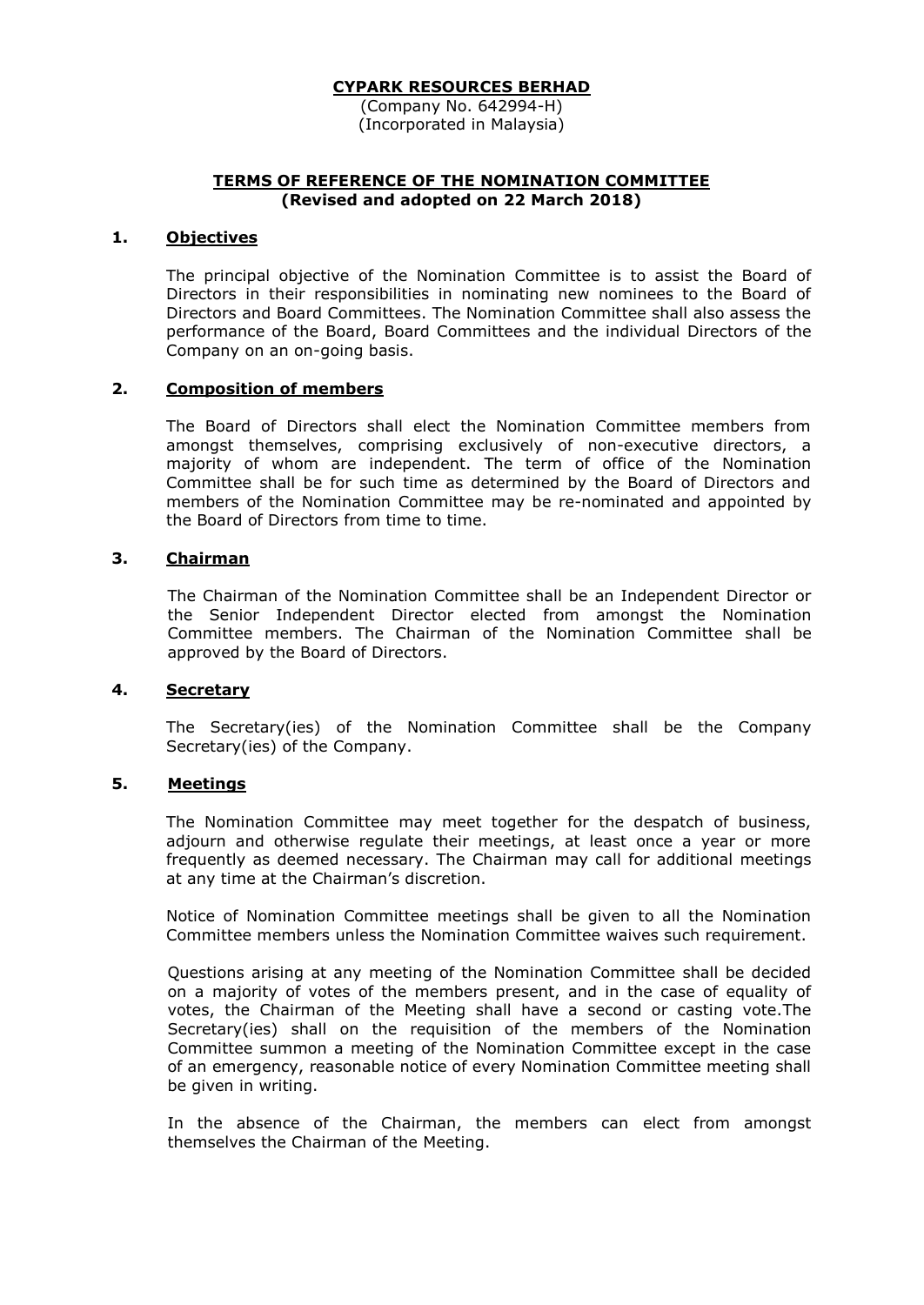(Company No. 642994-H) (Incorporated in Malaysia)

(Terms of Reference of the Nomination Committee - cont'd)

#### **6. Minutes**

Minutes of each Meeting shall be kept at the registered office and distributed to each member of the Nomination Committee and also to the other members of the Board. The Nomination Committee Chairman shall report on the proceedings of each Meeting to the Board.

The Minutes of the Nomination Committee Meeting shall be signed by the Chairman of the Meeting at which the proceedings were held or by the Chairman of the next succeeding meeting.

# **7. Quorum**

A quorum shall consist of two (2) members.

### **8. Circular Resolutions**

A resolution in writing signed by all the Nomination Committee members for the time being shall be as valid and effectual as if it had been passed at a meeting of the Nomination Committee duly called and constituted. Any such resolution may consist of several documents in like form each signed by one (1) or more Nomination Committee members. Any such document may be accepted as sufficiently signed by a Nomination Committee member if transmitted to the Company by telex, telegram, cable, facsimile or other electrical or digital written message to include a signature of a Nomination Committee member.

# **9. Reporting**

The Nomination Committee shall report to the Board of Directors, either formally in writing, or verbally, as it considers appropriate on the matters within its terms of reference at least once a year, but more frequently if it so wishes.

The Nomination Committee shall report to the Board of Directors on any specific matters referred to it by the Board.

# **10. Authority**

The Nomination Committee shall, in accordance with a procedure or process to be determined by the Board of Directors and at the expense of the Company,

- (a) select and recommend new members of the Board and its committees to the Board;
- (b) annually review the required mix of skills and experience and other qualities, including core competencies which non-executive and executive directors should have;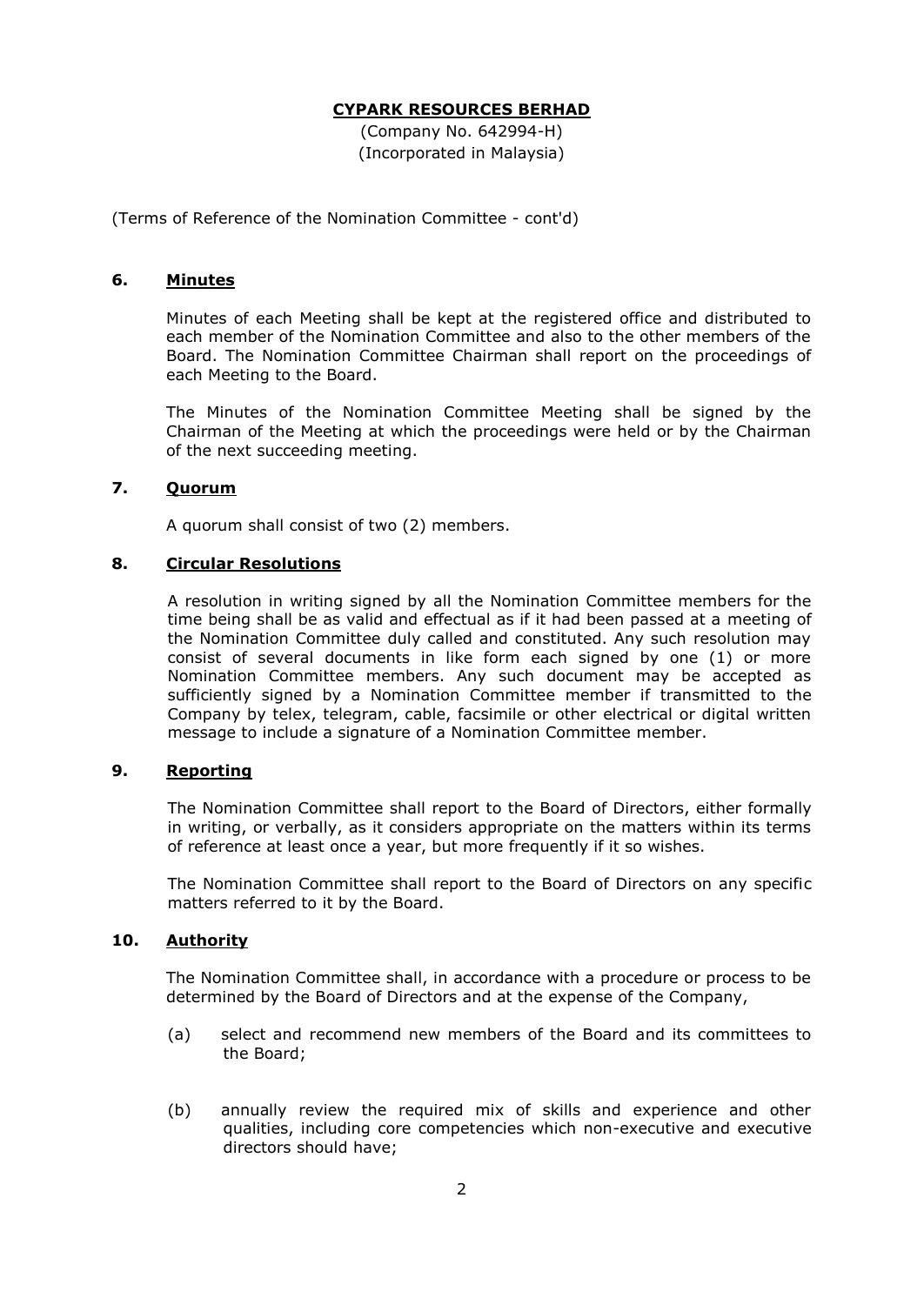(Company No. 642994-H) (Incorporated in Malaysia)

(Terms of Reference of the Nomination Committee - cont'd)

- (c) assess on an annual basis, the effectiveness of the Board as a whole, the committees of the Board and for assessing the contribution of each individual Director; and
- (d) be entitled to the services of the Company Secretary(ies) who must ensure that all appointments are properly made, that all necessary information is obtained from Directors, both for the company's own records and for the purposes of meeting statutory obligations, as well as obligations arising from the Listing Requirements of the Bursa Malaysia Securities Berhad or other regulatory requirements.

## **10. Duties and Responsibilities**

The duties and responsibilities of the Nomination Committee are as follows:-

- To assess and recommend to the Board of Directors, candidates for all directorships to be filled by the Shareholders or the Board of Directors. In making its recommendations, the Nomination Committee is to consider the candidates'–
	- skills, knowledge, expertise and experience;
	- professionalism;
	- integrity; and
	- in the case of candidates for the position of independent non-executive directors, the Nomination Committee should also evaluate the candidates' ability to discharge such responsibilities/functions as expected from independent non-executive directors;
- To recommend candidates for appointments to the Board of Directors, board committees, consultative panels, and regulatory committees.
- To consider, in making its recommendations, candidates for directorships proposed by the Group Chief Executive Officer and, within the bounds of practicability, by any Director or Shareholder.
- To recommend to the Board of Directors the nominees to fill the seats on Board Committees.
- To review training programmes for the Board annually and facilitate board induction and training programmes for new members of the Board.
- To assess the effectiveness of the Board of Directors and the Committees of the Board as a whole, and each individual Director of the Board.
- To annually review the term of office and performance of the Audit Committee and each of its members to determine whether such Audit Committee and members have carried out their duties in accordance with their terms of reference.